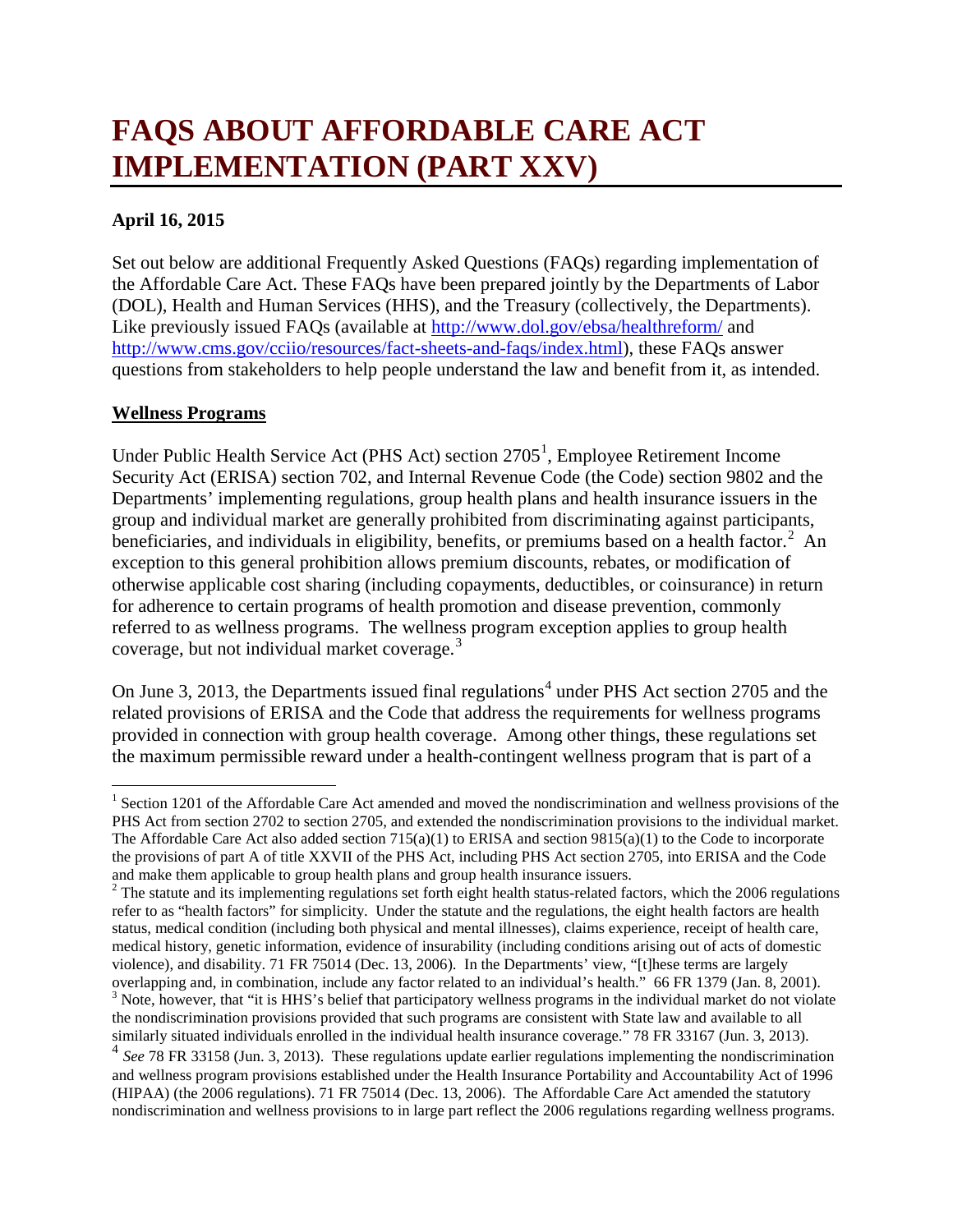group health plan (and any related health insurance coverage) at 30 percent of the cost of coverage (or [5](#page-1-0)0 percent for wellness programs designed to prevent or reduce tobacco use).<sup>5</sup> The wellness program regulations also address the reasonable design of health-contingent wellness programs and the reasonable alternatives that must be offered in order to avoid prohibited discrimination. In the preamble to the wellness program regulations, the Departments stated that they anticipated issuing future subregulatory guidance as necessary. The following FAQs address several issues that have been raised since the publication of the wellness program regulations.

## **Q1: What does it mean that a health-contingent wellness program must be "reasonably designed"?**

Under section 2705 of the PHS Act and the wellness program regulations, a health-contingent wellness program must be reasonably designed to promote health or prevent disease. A program complies with this requirement if it (1) has a reasonable chance of improving the health of, or preventing disease in, participating individuals; (2) is not overly burdensome; (3) is not a subterfuge for discrimination based on a health factor; and (4) is not highly suspect in the method chosen to promote health or prevent disease.<sup>[6](#page-1-1)</sup>

The determination of whether a health-contingent wellness program is reasonably designed is based on all the relevant facts and circumstances. The wellness program regulations are intended to allow experimentation in diverse and innovative ways for promoting wellness. While programs are not required to be accredited or based on particular evidence-based clinical standards, practices such as those found in the Guide to Community Preventive Services or the United States Preventive Services Task Force's Guide to Clinical Preventive Services, may increase the likelihood of wellness program success and are encouraged.<sup>[7](#page-1-2)</sup>

Wellness programs designed to dissuade or discourage enrollment in the plan or program by individuals who are sick or potentially have high claims experience will not be considered reasonably designed under the Departments' wellness program regulations. A program that collects a substantial level of sensitive personal health information without assisting individuals to make behavioral changes such as stopping smoking, managing diabetes, or losing weight, may fail to meet the requirement that the wellness program must have a reasonable chance of improving the health of, or preventing disease in, participating individuals. Programs that require unreasonable time commitments or travel may be considered overly burdensome. Such programs will be scrutinized and may be subject to enforcement action by the Departments.

The wellness program regulations also state that, in order to be reasonably designed, an outcomebased wellness program must provide a reasonable alternative standard to qualify for the reward,

<span id="page-1-0"></span><sup>&</sup>lt;sup>5</sup> The cost of coverage is determined based on the total amount of employer and employee contributions towards the cost of coverage for the benefit package under which the employee is (or the employee and any dependents are) receiving coverage. 26 CFR 54.9802-1(f)(3)(ii) and (f)(4)(ii), 29 CFR 2590.702-1(f)(3)(ii) and (f)(4)(ii), and 45 CFR  $146.121(f)(3)(ii)$  and  $(f)(4)(ii)$ .

<span id="page-1-1"></span><sup>6</sup> *See* PHS Act 2705(j)(3)(B). *See also* 26 CFR 54.9802-1(f)(3)(iii) and (f)(4)(iii), 29 CFR 2590.702(f)(3)(iii) and  $(f)(4)(iii)$ , and 45 CFR 146.121 $(f)(3)(iii)$  and  $(f)(4)(iii)$ .

<span id="page-1-2"></span><sup>7</sup> *See* [www.thecommunityguide.org/index.html](http://www.thecommunityguide.org/index.html) and [http://www.ahrq.gov/professionals/clinicians](http://www.ahrq.gov/professionals/clinicians-providers/guidelines-recommendations/guide/)[providers/guidelines-recommendations/guide/.](http://www.ahrq.gov/professionals/clinicians-providers/guidelines-recommendations/guide/)